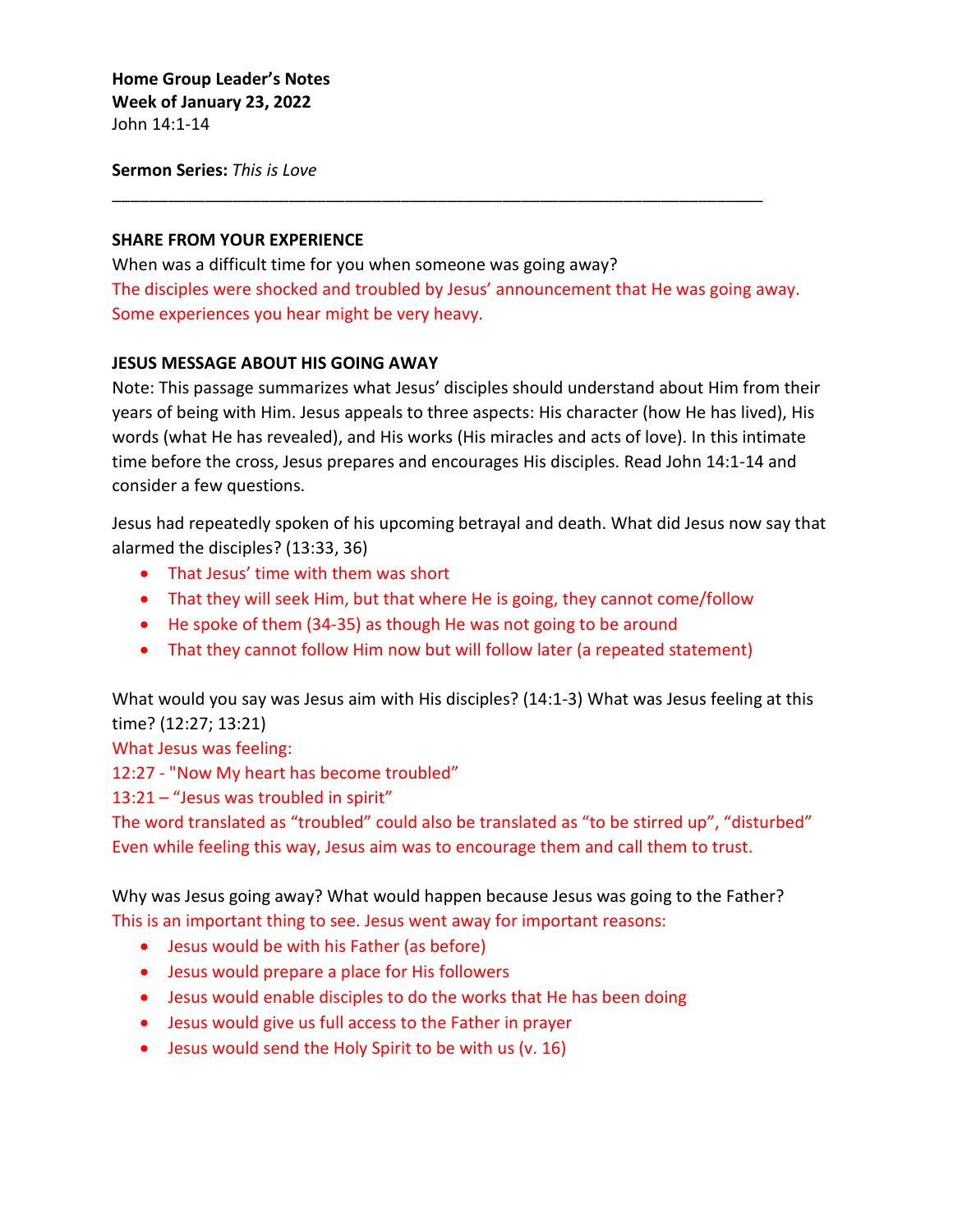What was Jesus' destination? What does he want for our final destination? How did Jesus say that they could reach this destination? (14:2-3, 6 and 1 Peter 3:18; Revelation 21:3) Jesus destination was to be with the Father. This is also our final destination. Jesus came to bring us to God. (1 Peter 3:18). John 14:6 says that we can only come to the Father through Him.

How was/is Jesus the "way" to the Father? He is the way because of what He did on the cross and resurrection.

How was/is Jesus the "truth" that we need to reach the Father? He is the truth, He gave us the good news.

How was/is Jesus the "life" that we need? He is the life. It is through him that we can have eternal life.

How many times do the words, "faith, believe, trust, or ask" occur? How are these connected? What were they to believe?

Eight times. All of these point to a relationship with God that we live out by faith, trusting in His Word and works, coming to Him in prayer.

They / we are to believe that Jesus and the Father are one, that Jesus is the Messiah, the Son of God, and that to know Him is to know God, to see Him is to see God.

What was Jesus appeal for the disciples to believe and trust? They / we are to trust in Jesus for the immediate and the eternal future. Jesus can bring us to the Father.

What does Jesus want them to understand about Himself and the Father? They / we are to believe that Jesus and the Father are one, that Jesus is the Messiah, the Son of God. Jesus speaks the words and does the works of the Father.